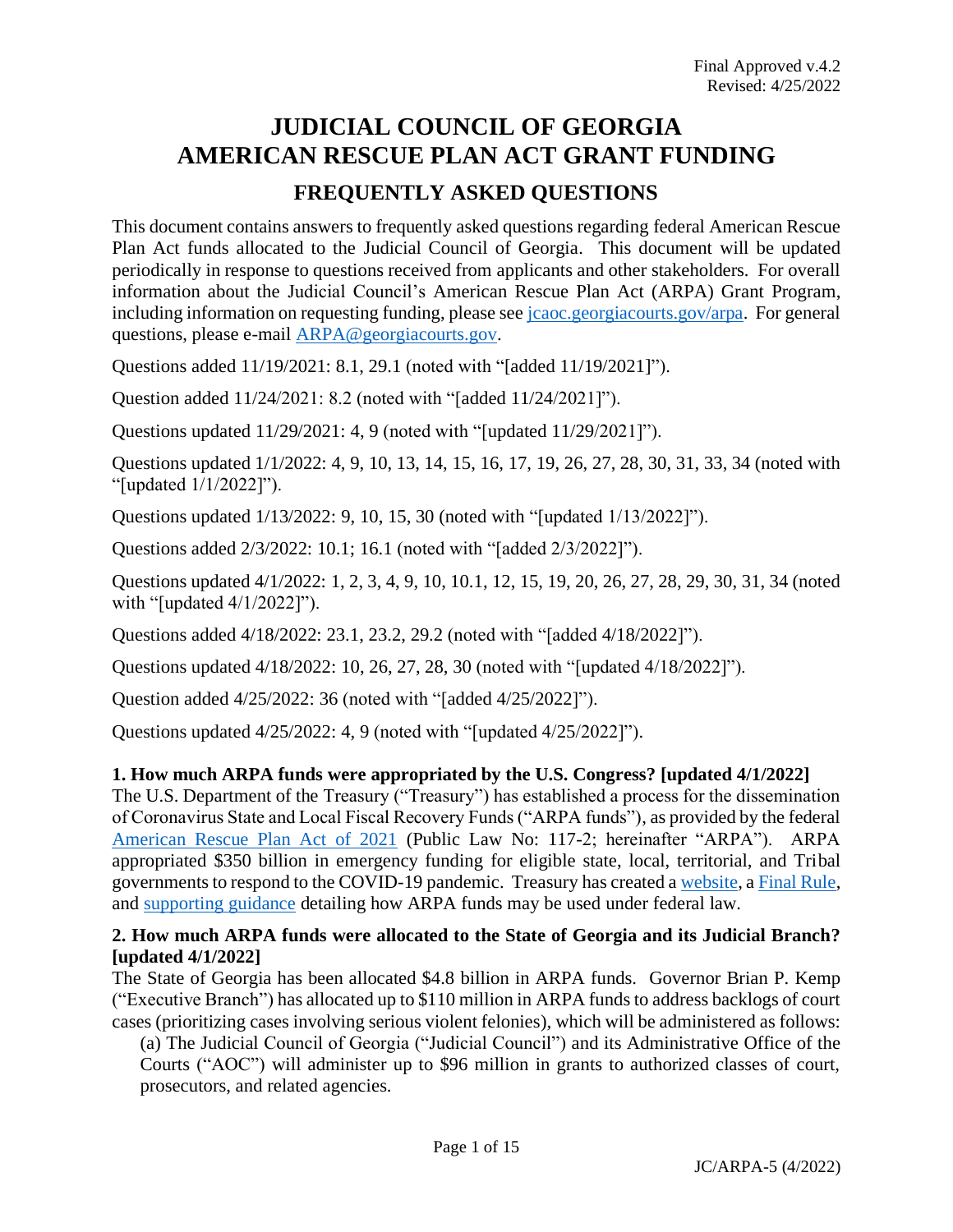(b) The remaining \$14 million in ARPA funds is allocated to the Georgia Public Defender Council (GPDC) for grants to public defenders and will be administered by the Governor's Office of Planning and Budget (OPB). (Accordingly, the term "related agencies" used below does not include public defenders).

It is possible that additional ARPA funds may be allocated by the Executive Branch to the Judicial Council in the future for purposes other than addressing backlogs of court cases (prioritizing cases involving serious violent felonies). See Judicial Council FAQ 4 below for a list of ARPA expenditure categories permitted by federal law but not currently authorized by the Executive Branch or the ARPA Committee.

## **3. What ARPA expenditures are permitted under federal law? [updated 4/1/2022]**

Under federal law, ARPA funds may be used for expenditures in one of the following four statutory categories:

(a) To respond to the COVID-19 public health emergency or its negative economic impacts;

(b) To respond to workers performing essential work during the COVID-19 public health emergency by providing premium pay to such eligible workers of the recipient;

(c) For the provision of government services, to the extent of the reduction in revenue of such recipient due to the COVID-19 public health emergency, relative to revenues collected in the most recent full fiscal year of the recipient prior to the emergency; or

(d) To make necessary investments in water, sewer, or broadband infrastructure.

ARPA § 9901 (codified at 42 USC § 802 (c) (1)). Insight into Treasury's interpretation of these four statutory categories may be found in 31 CFR Part 35 (["Final Rule"](https://www.govinfo.gov/content/pkg/FR-2022-01-27/pdf/2022-00292.pdf)) and Treasury's [Compliance and Reporting Guidance \(February 28, 2022\).](https://home.treasury.gov/system/files/136/SLFRF-Compliance-and-Reporting-Guidance.pdf)

U.S. Treasury has deemed steps to reduce court case backlogs, such as implementing COVID-19 safety measures to facilitate court operations, hiring additional judges, court staff, security staff, or attorneys to increase the speed of case resolution, as well as other expenses to expedite case resolution, as eligible uses of ARPA funds. 31 CFR (b) (3) (ii) (E) (4); 87 Fed. Reg. 4,388 (Jan. 27, 2022) ("e.g., backlogs in court systems").

## **4. What limitations has Georgia's Executive Branch and the ARPA Committee placed on how the Judicial Branch may use ARPA funds? [updated 4/25/2022]**

Consistent with the Executive Branch limitations on the ARPA funds allocated to the Judicial Council and ARPA Committee policies, the following are eligible uses for ARPA funds under federal law but **not currently** authorized for Judicial Council grant awards (but may become authorized uses in future grant cycles):

- Case management systems and software (per OPB) (EC 7.1; 31 CFR  $\S$  35.6 (b) (3) (ii) (E) (4); 87 Fed. Reg. 4,389 (Jan. 27, 2022) ("improvements to case management systems . . . are eligible").
- ARPA grants to municipal courts (pursue ARPA funds from cities before contacting ARPA Committee) and public defenders or conflict attorneys (funds available from [GPDC\)](http://www.gapubdef.org/).
- COVID-19 testing (EC 1.2; 31 CFR § 35.6 (b) (3) (i) (A)). Contact the Georgia Emergency [Management and Homeland Security Agency](https://gema.georgia.gov/) (GEMA) for COVID-19 testing assistance.
- The purchase of personal protective equipment (e.g., gloves, masks, and hand sanitizer) (EC 1.5; 31 CFR § 35.6 (b) (3) (i) (A)). Contact the [GEMA](https://gema.georgia.gov/) for personal protective equipment.
- Expenditures to prevent COVID-19 in congregate settings (e.g., plexiglass, cleaning supplies or services) (EC 1.4; 31 CFR  $\S$  35.6 (b) (3) (i) (A)). Contact [GEMA](https://gema.georgia.gov/) for assistance with supplies to prevent COVID-19 in congregate settings.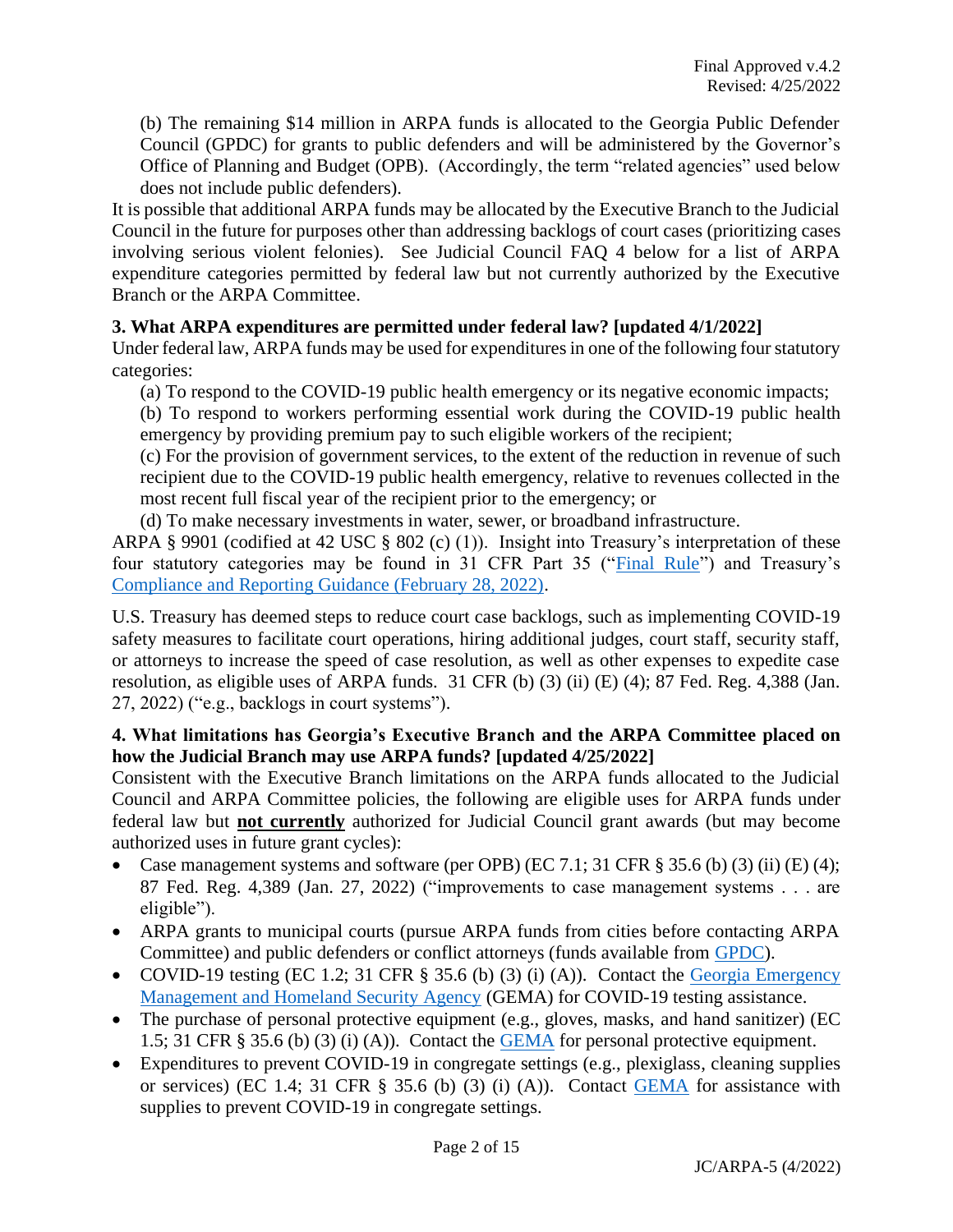- Payroll supplements, stipends, bonuses, "premium pay," and other payroll payments to staff that do not correspond to actual documented payroll time spent responding to case backlogs or performing ARPA grant administration **are not authorized**. "Premium pay" is defined in 31 CFR §§ 35.3, 35.6 (c); (EC 4.1).
- Long-term infrastructure (i.e., capital) investments in public facilities, such as physical plant improvements or permanent adaptations to existing public buildings to respond to the pandemic or its negative economic impacts (ECs 3.5, 7.1; 31 CFR § 35.6 (b) (3) (i) (A); (b) (4); 87 Fed. Reg. 4,389 (Jan. 27, 2022) (). *Grant recipients should rent equipment (if possible, practical, and cost-effective) to avoid violating the prohibition on purchasing permanent infrastructure.*
- Adding or upgrading a court's broadband connection, including modernization of cybersecurity for existing or new broadband infrastructure (EC 5.19; 31 CFR § 35.6 (e) (2) (i)- (ii)).
- Offsets to a reduction in government revenue due to the pandemic, which may be used to maintain existing infrastructure, build new infrastructure, or provide any government service, excluding contributions to a rainy-day fund (EC 6.1; 31 CFR § 35.6 (d); 87 Fed. Reg. 4,423- 4,430 (Jan. 27, 2022)).
- General modernization of cybersecurity, including hardware, software, and protection of critical infrastructure, as part of the provision of government services up to the amount of revenue lost due to the pandemic (i.e., not related to broadband upgrades) (EC 6.1; 31 CFR § 35.6 (d)). See 31 CFR § 35.6 (e) (2) (ii).

# **5. Who will oversee the ARPA funds application, evaluation, and awards process?**

Chief Justice David E. Nahmias established the Judicial Council of Georgia Ad Hoc Committee on American Rescue Plan Act Funding ("ARPA Committee") on October 28, 2021, to review and approve applications for ARPA grant funds from all authorized classes of trial court (excluding municipal courts), appellate courts, prosecutors, and related agencies for the limited purpose of addressing backlogs of court cases, prioritizing cases involving serious violent felonies (access the order creating the ARPA Committee under Quick Links at [jcaoc.georgiacourts.gov/arpa\)](https://jcaoc.georgiacourts.gov/arpa). The Chief Justice may change the composition of the ARPA Committee throughout the performance period based on the needs of the Judicial Branch and any changes in funding priorities established by the Governor and OPB. The ARPA Committee is staffed by the [Judicial](https://jcaoc.georgiacourts.gov/)  [Council/Administrative Office of the Courts \(AOC\).](https://jcaoc.georgiacourts.gov/) To reach AOC's ARPA Grants Team ("ARPA Grants Team"), please e-mail [ARPA@georgiacourts.gov.](mailto:ARPA@georgiacourts.gov)

## **6. Who will facilitate the distribution of ARPA funds?**

The AOC's ARPA Grants Team will facilitate the grant application, awarding, compliance, reimbursement, and reporting processes. To reach AOC's ARPA Grants Team ("ARPA Grants Team"), please e-mail [ARPA@georgiacourts.gov.](mailto:ARPA@georgiacourts.gov)

# **7. Who is eligible for ARPA funds?**

The Executive Branch has placed certain limitations on what entities are currently eligible for ARPA grant funds and what such funds may be used for. In accordance with these limitations, ARPA grant funds are currently available to all classes of trial court (except municipal courts), appellate courts, prosecutors, and related agencies for the limited purpose of addressing backlogs of court cases (prioritizing cases involving serious violent felonies). Municipal courts are encouraged to pursue ARPA funds from the city that a municipal court serves. However, please e-mail [ARPA@georgiacourts.gov](mailto:ARPA@georgiacourts.gov) if such pursuit is unsuccessful.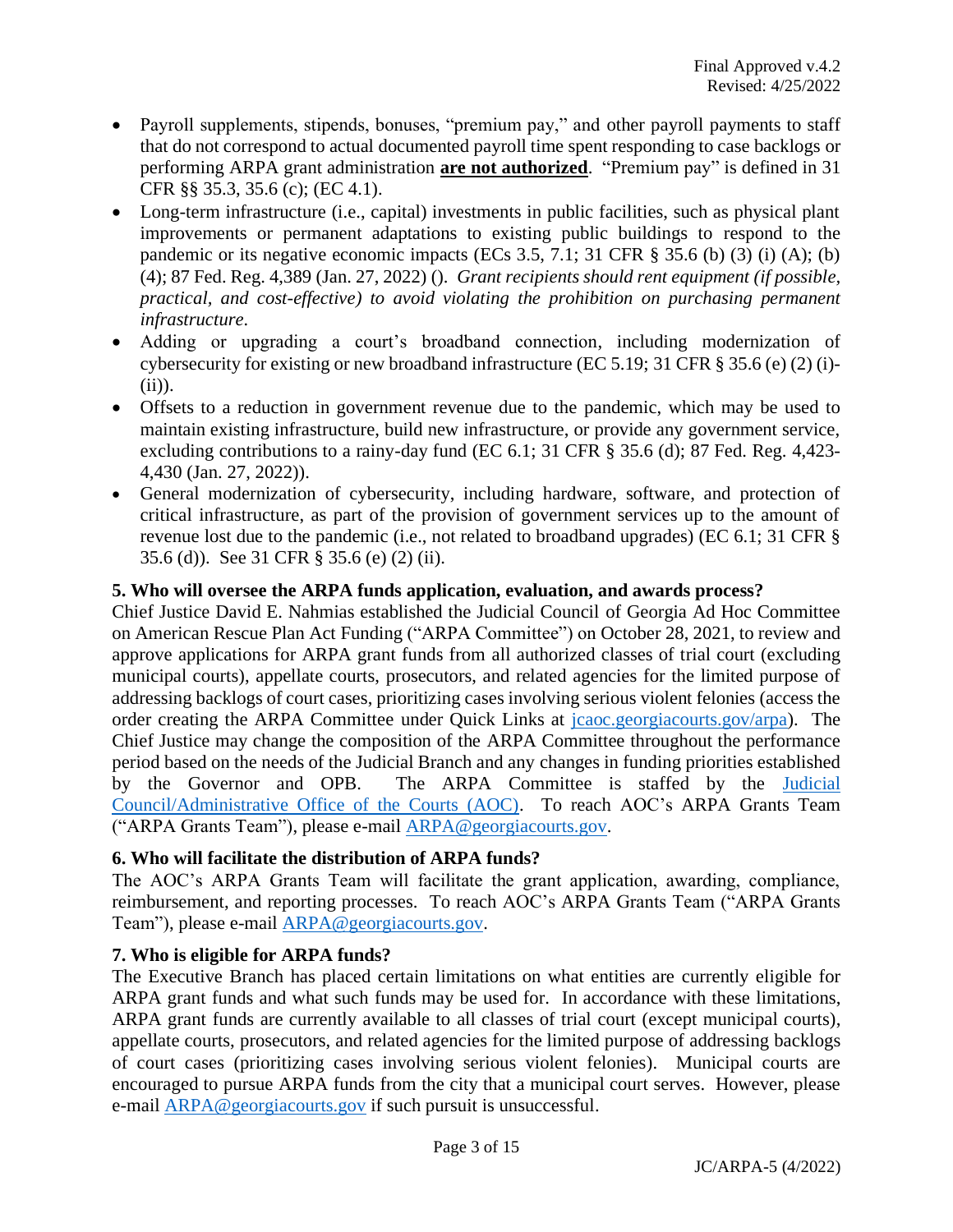#### **8. Who may apply for ARPA funds?**

Each judicial circuit must apply to the ARPA Committee for ARPA funds on behalf of all authorized classes of trial court (excluding municipal courts), prosecutors, and related agencies within the circuit. Appellate courts are also eligible for ARPA grant funds and may apply directly to the ARPA Committee.

#### **8.1. May prosecutors apply for ARPA funds? [added 11/19/2021]**

Prosecutors responding to case backlogs may pursue ARPA funds via a judicial circuit's application. However, please e-mail [ARPA@georgiacourts.gov](mailto:ARPA@georgiacourts.gov) if such pursuit is unsuccessful after asking to be included in an application in good faith with supporting data demonstrating an eligible need for ARPA funds.

#### **8.2. What is the role of a chief judge of a judicial circuit in the ARPA grant application process? [added 11/24/2021]**

The chief superior court judge in each judicial circuit is responsible for managing and submitting an ARPA grant application on behalf of all eligible courts and judicial system stakeholders in his or her circuit. The chief superior court judge, in consultation with and with substantial input from all stakeholders, should design a coordinated, balanced, and proportional circuit-wide plan for the use of ARPA funds to address case backlogs throughout the circuit (with a priority on cases involving serious violent felonies). The chief superior court judge hasthe sole discretion to fashion his or her circuit's application to meet circuit-wide objectives. Accordingly, he or she may prioritize funding requests and is not required to include all proposed expenditures in the circuit's application.

## **9. What ARPA expenditures are permitted given the limitations Georgia's Executive Branch and the ARPA Committee have placed on how the Judicial Branch may use ARPA funds? [updated 4/25/2022]**

The Executive Branch and ARPA Committee have placed certain limitations on: (1) which Judicial Branch entities are eligible for ARPA grant funds; and (2) what expenditures ARPA grant funds may be used for. Per the Executive Branch's limitations on authorized uses and ARPA Committee policies, the ARPA Committee may currently only award grant funding for the following expenditure categories (ECs):

(a) Payroll of existing personnel responding to case backlogs caused by the pandemic (prioritizing cases involving serious violent felonies); or the payroll of new personnel hired to backfill existing personnel responding to case backlogs (prioritizing cases involving serious violent felonies) (EC 3.1; 31 CFR § 35.6 (b) (3) (ii) (E) (1); 87 Fed. Reg. 4,388 (Jan. 27, 2022)). (b) Supplies and equipment used by personnel responding to case backlogs or performing ARPA grant administration (equipment includes office furniture, computers, and phones, etc. valued at under \$5,000, which are classified as non-capital administrative costs under State accounting rules) (EC 7.1; 31 CFR § 35.6 (b) (3) (ii) (E) (4); 87 Fed. Reg. 4,435 (Jan. 27, 2022)). *Grant recipients should rent equipment (if possible, practical, and cost-effective) to avoid violating the prohibition on purchasing permanent infrastructure.*

(c) Court-based eviction prevention or eviction diversion programs to the extent that such programs respond to case backlogs caused by the pandemic (prioritizing cases involving serious violent felonies) on the condition that a recipient provides an estimate of the hours and resources that the court-based eviction prevention or eviction diversion program conserves so more staff time may be devoted to respond to serious violent felony cases (EC 2.2; 31 CFR § 35.6 (b) (3) (ii) (A) (1), (5)).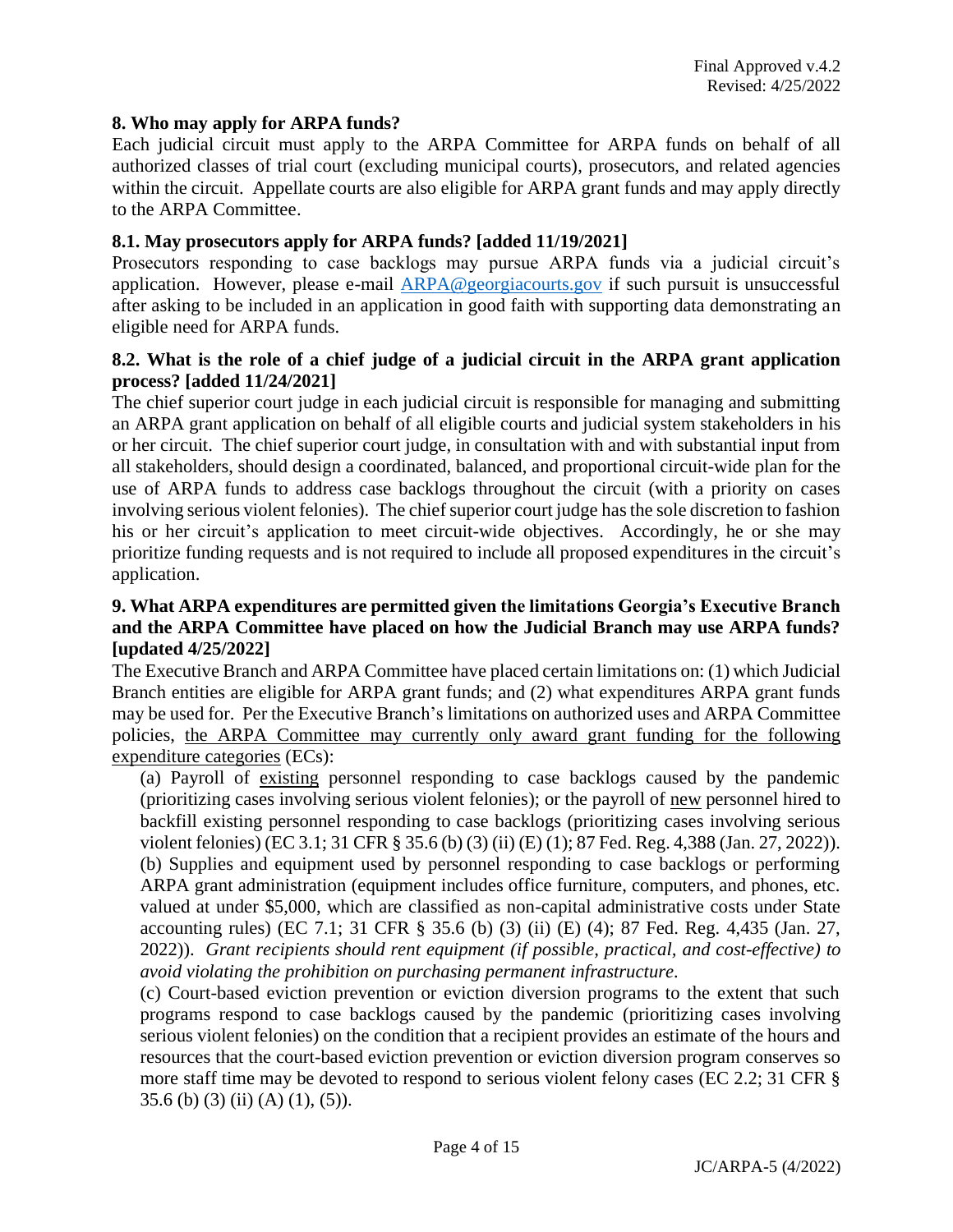(d) Court-based mental health or substance use disorder diversion programs to the extent that such programs respond to case backlogs caused by the pandemic (prioritizing cases involving serious violent felonies) on the condition that a recipient provides an estimate of the hours and resources that the court-based mental health or substance use disorder diversion programs respectively conserve so more staff time may be devoted to respond to serious violent felony cases (ECs 1.12, 1.13; 31 CFR § 35.6 (b) (3) (i) (C); 87 Fed. Reg. 4,355-4,357 (Jan. 27, 2022)). (e) Additional temporary facilities and workspace needed to respond to the case backlogs caused by the pandemic (prioritizing cases involving serious violent felonies) or to perform ARPA grant administration (EC 3.5, 7.1; 31 CFR § 35.6 (b) (3) (ii) (E) (4); 87 Fed. Reg. 4,387- 4,388; 4,435-4,437 (Jan. 27, 2022)).

(f) Administrative expenses to: (i) support personnel responding to case backlogs caused by the pandemic (prioritizing cases involving serious violent felonies); or (ii) perform grant application, awarding, compliance, reimbursement, and reporting activities (EC 7.1; 31 CFR § 35.6 (b) (3) (ii) (E) (3)-(4); 87 Fed. Reg. 4,387-4,388; 4,435-4,437 (Jan. 27, 2022)).

(g) Professional dues, continuing legal education, and training for ARPA-funded assistant district attorneys (deemed eligible by the ARPA Committee on April 25, 2022) (ECs 3.5, 7.1; 31 CFR § 35.6 (b) (3) (ii) (E) (4); 87 Fed. Reg. 4,438 (Jan. 27, 2022) (Uniform Guidance (2 CFR 200 Subpart E) applies to ARPA funds); 2 CFR § 200.473 ("The cost of training and education provided for employee development is allowable"). *See FAQ 36 for details and restrictions.*

*Note*: The expenditure categories (ECs) indicated throughout this document and the application itself are listed in Appendix 1 of Treasury's [Compliance and Reporting Guidance.](https://home.treasury.gov/system/files/136/SLFRF-Compliance-and-Reporting-Guidance.pdf) *See FAQ 10 for restrictions on ARPA grant administration payroll expenditures.*

**10. What are examples of personnel that may be paid with ARPA funds? [updated 4/18/2022]** Increasing the capability of courts to resolve criminal cases will necessarily involve additional judges, deputy clerks of court, court reporters, staff attorneys, prosecutors, public defenders, administrative assistants, and bailiffs/court security personnel. Such personnel may be paid with ARPA funds if they are either responding to a backlog of cases (new or existing employees allowed) or administering ARPA grant funds (see OPB clarifications below). *However, public defenders and conflict attorneys must apply to GPDC for ARPA funds.*

*New or existing staff may be used to respond to case backlogs, with priority given to serious violent felony cases (as defined in OCGA § 17-10-6.1 (a)). However, only payroll for time spent actually responding to case backlogs may be reimbursed with ARPA grant funds. This includes payroll of new personnel hired to backfill existing personnel responding to case backlogs (prioritizing cases involving serious violent felonies). Therefore, time spent responding to case backlogs must be tracked and documented for reimbursement and auditing purposes.*

*The following clarifications have been provided by OPB regarding reimbursement for ARPA grant administration payroll expenditures:*

- *Current hourly employees performing ARPA grant administration duties may be paid from ARPA funds for time spent (including overtime) if the time is documented with timesheets.*
- *Current salaried employees performing ARPA grant administration duties may not be paid extra from ARPA funds for added duties, but an employer may be reimbursed from ARPA funds for time spent by those employees performing ARPA grant administration duties if*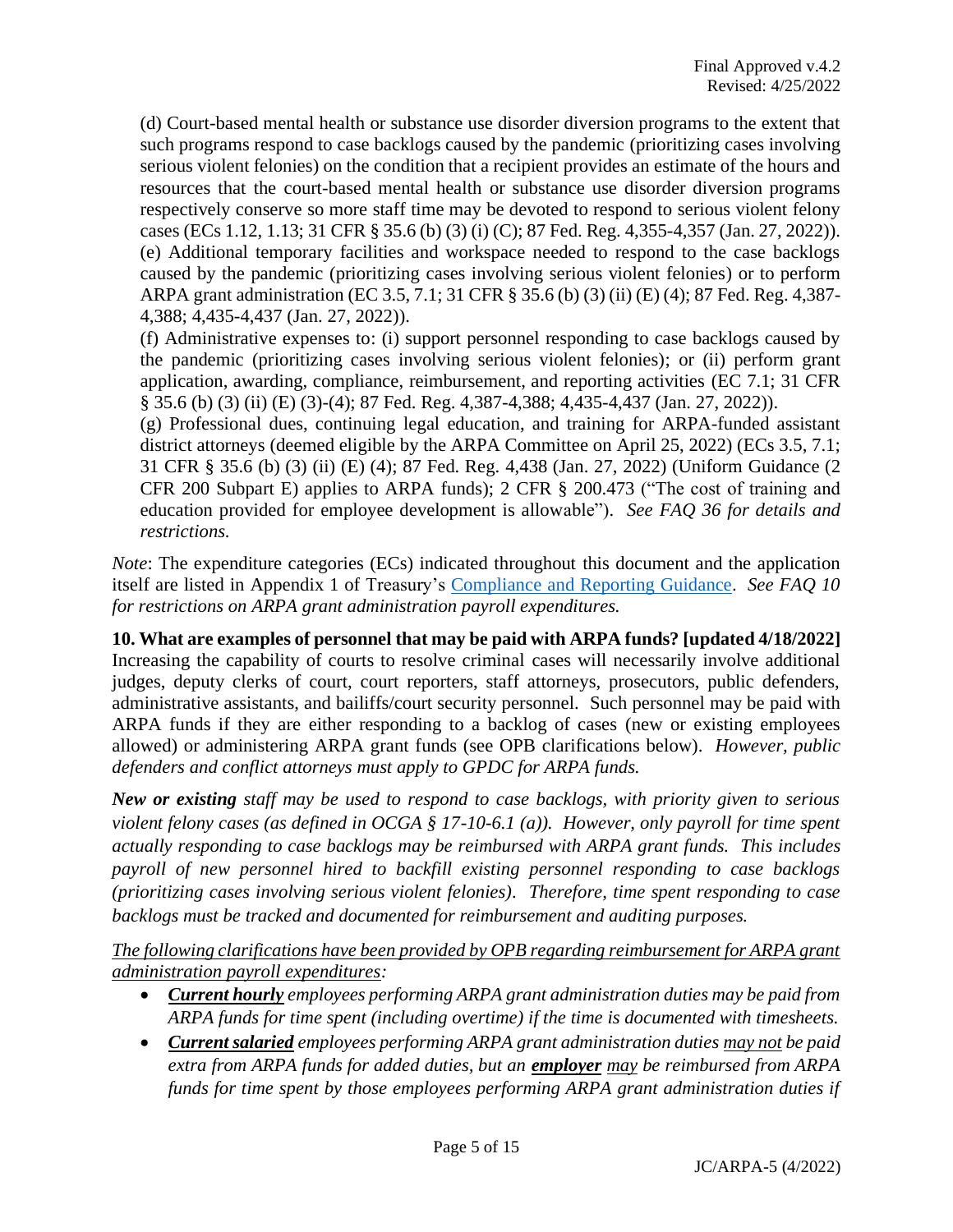*the time is documented with timesheets. To be clear, current employees performing ARPA grant administration duties may not be given a supplement or a raise to be paid from ARPA funds.*

- *New part-time employees (hourly or salaried) may be paid from ARPA funds for time spent working on grant administration duties if the time is documented with timesheets.*
- *New full-time employees (hourly or salaried) may be paid from ARPA funds for time spent working on grant administration duties if the time is documented on a timesheet, labor report, and a Personnel Action or Periodic Certification Form upon hire and a chart of accounts for ARPA funding is provided. See ARPA Fiscal Team for details.*

*Per 87 Fed. Reg. 4,387 (Jan. 27, 2022), ARPA grant "recipients may use funds for direct and indirect administrative costs for administering the [ARPA grant] program and projects funded by the [ARPA grant] program." ARPA funds may also be used for "[c]osts associated with addressing administrative needs of recipient governments that were caused or exacerbated by the pandemic." 31 CFR § 35.6 (b) (3) (ii) (E) (4); 87 Fed. Reg. 4,388 (Jan. 27, 2022) ("e.g., backlogs in court systems").*

*See FAQ 23.1 for details on the documentation required for personnel expenditure reimbursements.*

## **10.1. May ARPA funds be used for the reimbursement of administrative expenditures characterized as a lump sum, a flat indirect rate, or a percentage of the award? [updated 4/1/2022]**

No. ARPA funds may not be used for the reimbursement of administrative expenditures characterized as a lump sum, flat indirect rate, or a percentage rate of the award (e.g., 1.0% of the total grant to compensate a person or an entity for administrative or fiscal agent costs or a \$100 flat rate per grant funded position). All administrative costs must be specified, described in sufficient detail, and justified as an ARPA-eligible administrative expense, e.g., administrative positions and associated payroll plus fringe, office supplies with examples, furniture and what it will be used for, necessary equipment with examples, necessary travel, etc. *The one exception to this rule is that the administrative fee charged by the Prosecuting Attorneys' Council for State paid county reimbursed (SPCR) contracts has been preauthorized by OPB.*

# **11. What if we cannot find qualified personnel to help us respond to the case backlogs or administer grant funds?**

The ARPA Committee recognizes that government employers are having difficulty finding qualified personnel to fill existing positions and that it may be difficult to find qualified personnel to help respond to the case backlogs or administer grant funds. The AOC will assist applicants in their search for qualified applicants by advertising such employment opportunities on the ARPA Committee's website [\(https://jcaoc.georgiacourts.gov/arpa/\)](https://jcaoc.georgiacourts.gov/arpa/). To have your job posting added, please e-mail the AOC's ARPA Grants Team at [ARPA@georgiacourts.gov.](mailto:ARPA@georgiacourts.gov)

# **12. How can I organize my judges to efficiently respond to the case backlogs? [updated 4/1/2022]**

A valid organizational plan may include a request to have senior judges or judges of other classes of court designated to handle a civil docket or a domestic relations docket, which would then free up the elected judges to devote more time to the criminal docket. However, a judge of another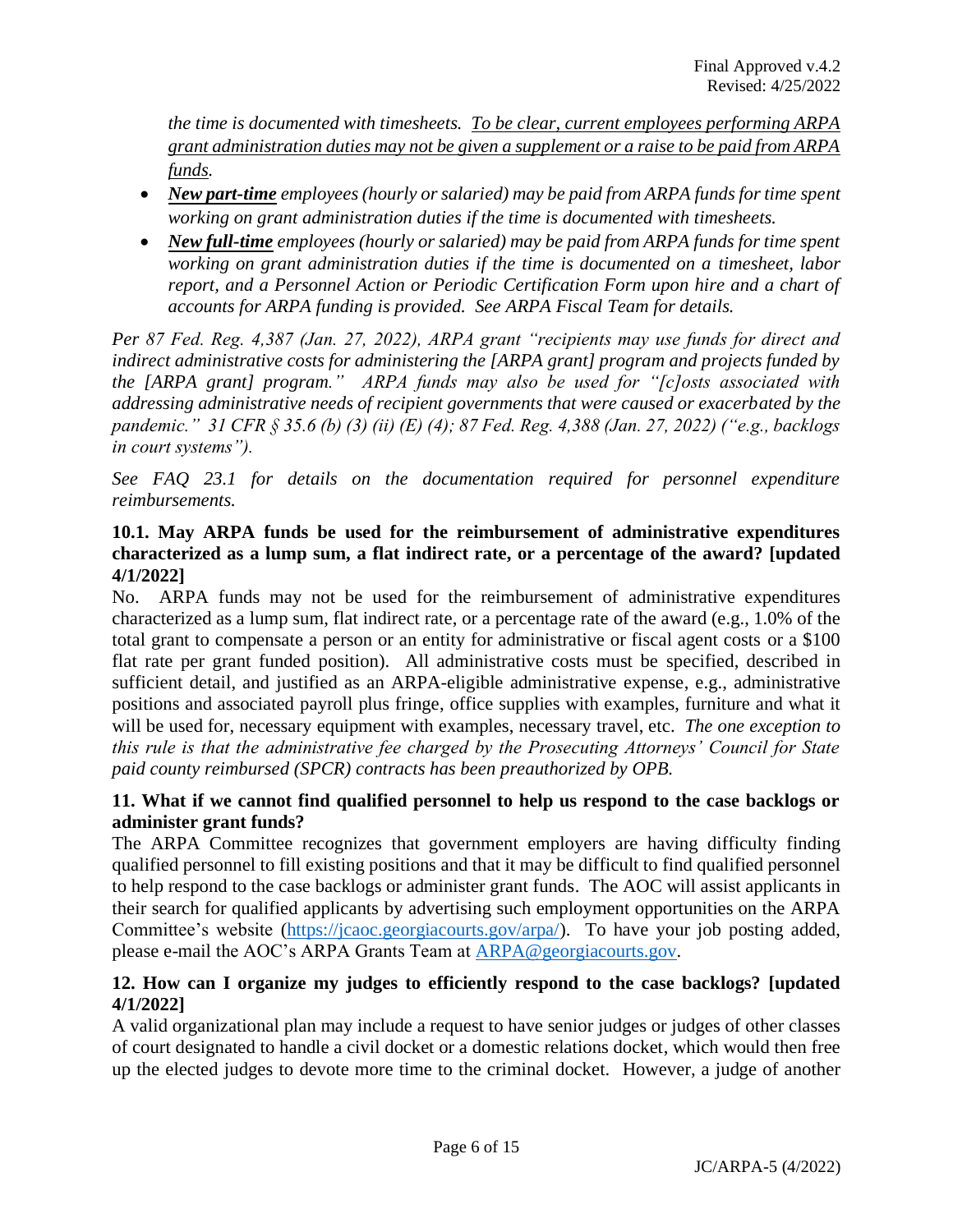class of court serving in superior court pursuant to OCGA § 15-1-9.1 must meet the minimum qualifications of a superior court judge as provided in OCGA § 15-6-4.

## **13. May ARPA funds be used to pay court reporters or other personnel increased per diem rates to respond to the case backlogs? [updated 1/1/2022]**

Recipients may use ARPA grant funds to pay increased per diem rates to certified court reporters (i.e., attendance fees) and other personnel (e.g., senior judges) responding to case backlogs to gain increased participation if necessary due to local job market conditions. However, recipients should ensure such increased costs are reasonable and do not exceed that which would be incurred by a prudent person under the circumstances. See 2 CFR § 200.404 (defining "reasonable costs," which would include "[m]arket prices for comparable goods or services for the geographic area"). *Note: Court reporter fees other than attendance fee (i.e., per diem) rates are set by the fee schedule promulgated by the Judicial Council as provided in OCGA § 15-5-21 and may not be increased without a rule change. Please see FAQs 9-10 above for additional restrictions on the use of certain personnel.*

## **14. May ARPA funds be used to pay for administrative tasks unrelated to grant administration? [updated 1/1/2022]**

Administrative tasks unrelated to ARPA grant administration are eligible expenditures if such tasks are responding to a backlog of court cases, such as time personnel spends processing backlogged cases or conducting case management, e.g., the administrative duties associated with the opening or closing of backlogged cases. See the **ARPA Budget Form** (available under Quick Links at [https://jcaoc.georgiacourts.gov/arpa/\)](https://jcaoc.georgiacourts.gov/arpa/) for examples of administrative personnel titles and administrative expenses, which may be adapted based on the needs of each applicant. *Please see FAQs 9-10 above for additional restrictions on the use of certain personnel.*

## **15. What is the application period? [updated 4/1/2022]**

Applications for ARPA grant funds in the current grant cycle will be accepted from April 1, 2022, to April 15, 2022. The ARPA Committee will establish additional grant cycles throughout the performance period, generally on a quarterly basis with exceptions where necessary. E-mail the ARPA Grants Team at [ARPA@georgiacourts.gov](mailto:ARPA@georgiacourts.gov) if you want to subscribe to updates from the ARPA Committee and be notified of future grant cycles.

## **16. What will be the duration of each award? [updated 1/1/2022]**

The ARPA Committee will generally award funds for the duration of <u>one calendar year only</u>. New or amended applications received and approved mid-calendar year will be awarded for the balance of the current calendar year.

## **16.1. Is there a funding cap for awards? [added 2/3/2022]**

The ARPA Committee has set a \$2 million limit per applicant for awards in calendar year 2022.

## **17. What is the overall performance period for ARPA funds? [updated 1/1/2022]**

The overall performance period for the ARPA funds provided to the Judicial Council by the Executive Branch is January 1, 2022, to December 31, 2024. This means that the ARPA Committee may award and disseminate ARPA funds allocated to the Judicial Council until December 31, 2024. Expenses for activities that occurred prior to January 1, 2022, are not eligible for reimbursement. Any funds allocated to the Judicial Council that are not expended for eligible uses by December 31, 2024, will be forfeited to the Executive Branch.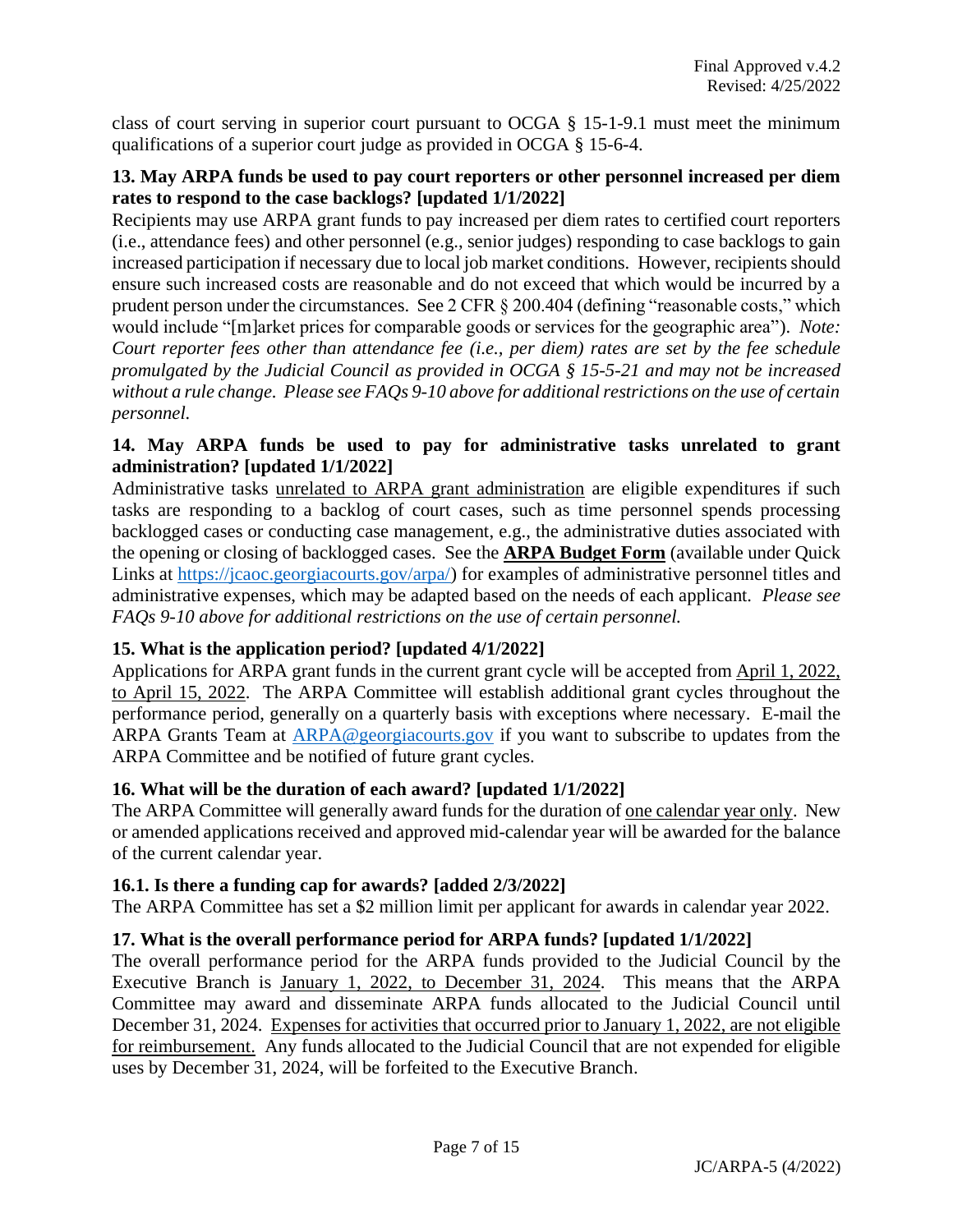## **18. How long will ARPA funds be available to compensate temporary employees?**

ARPA funds will be generally awarded for eligible expenditures, including compensation for temporary employees responding to case backlogs or performing ARPA grant administration, for the duration of a calendar year. The overall performance period for the ARPA funds provided to the Judicial Council by the Executive Branch is January 1, 2022, to December 31, 2024. This means that the ARPA Committee may award and disseminate ARPA funds allocated to the Judicial Council until December 31, 2024. ARPA funds may not be used for expenses incurred after December 31, 2024, including compensation for temporary employees responding to case backlogs or performing grant administration.

## **19. What is the procedure for applying for ARPA grant funds from the Judicial Council? [updated 4/1/2022]**

ARPA grant applications will be accepted from judicial circuits on behalf of all authorized classes of trial court (excluding municipal courts), prosecutors, and related agencies during the application period. Appellate courts are also eligible for ARPA grant funds and should apply directly during the same application period. Applications will first be reviewed by the ARPA Grants Team for completeness and compliance. The ARPA Grants Team will then forward completed applications to the ARPA Committee for review. Incomplete applications (or applications with other issues) will be returned to the applicant by the ARPA Grants Team with a list of issues that must be addressed prior to it being reviewed by the ARPA Committee. *The ARPA Grants Team will automatically reject any application from a court or entity that is not a judicial circuit or appellate court.*

## **20. May an applicant amend, revise, or withdraw an application that has been awarded or submitted? [updated 4/1/2022]**

Promptly notify the ARPA Grants Team at [ARPA@georgiacourts.gov](mailto:ARPA@georgiacourts.gov) if you need to revise or withdraw a submitted (but not approved) application to ensure your application is removed from the review process. Applicants may also apply to amend an award for the current calendar year. ARPA funds allocated to the Judicial Council will be awarded by the ARPA Committee to grant recipients generally on a quarterly basis (with exceptions as needed) after review and approval of an **ARPA Grant Application** (available under Quick Links at [jcaoc.georgiacourts.gov/arpa\)](https://jcaoc.georgiacourts.gov/arpa). ARPA funds will generally be awarded for the duration of a calendar year.

If an award recipient needs to amend an award mid-calendar year, an amended **ARPA Grant Application** (available under Quick Links at [jcaoc.georgiacourts.gov/arpa\)](https://jcaoc.georgiacourts.gov/arpa) may be submitted to the ARPA Committee during an authorized application period using the regular application process. *Note: Please check the box "Continue CY \_\_\_\_\_ Award with the following amendments:" at the top of the first page of the application if you are applying to amend an existing award.*

## **21. Will there be any penalty for not applying in the first grant cycle?**

Potential applicants should note that the ARPA Committee understands that some judicial system entities and stakeholders may choose to wait to apply for ARPA funds until a future grant cycle. The ARPA Committee will distribute ARPA funds over the full course of the performance period with the goal of expending all ARPA funds awarded to the Judicial Council by December 31, 2024 (assuming a sufficient number of awards are approved and reimbursed to exhaust such funds). The ARPA Committee will accept applications for grant funds during multiple application periods throughout the performance period (generally on a quarterly basis unless an exception is needed)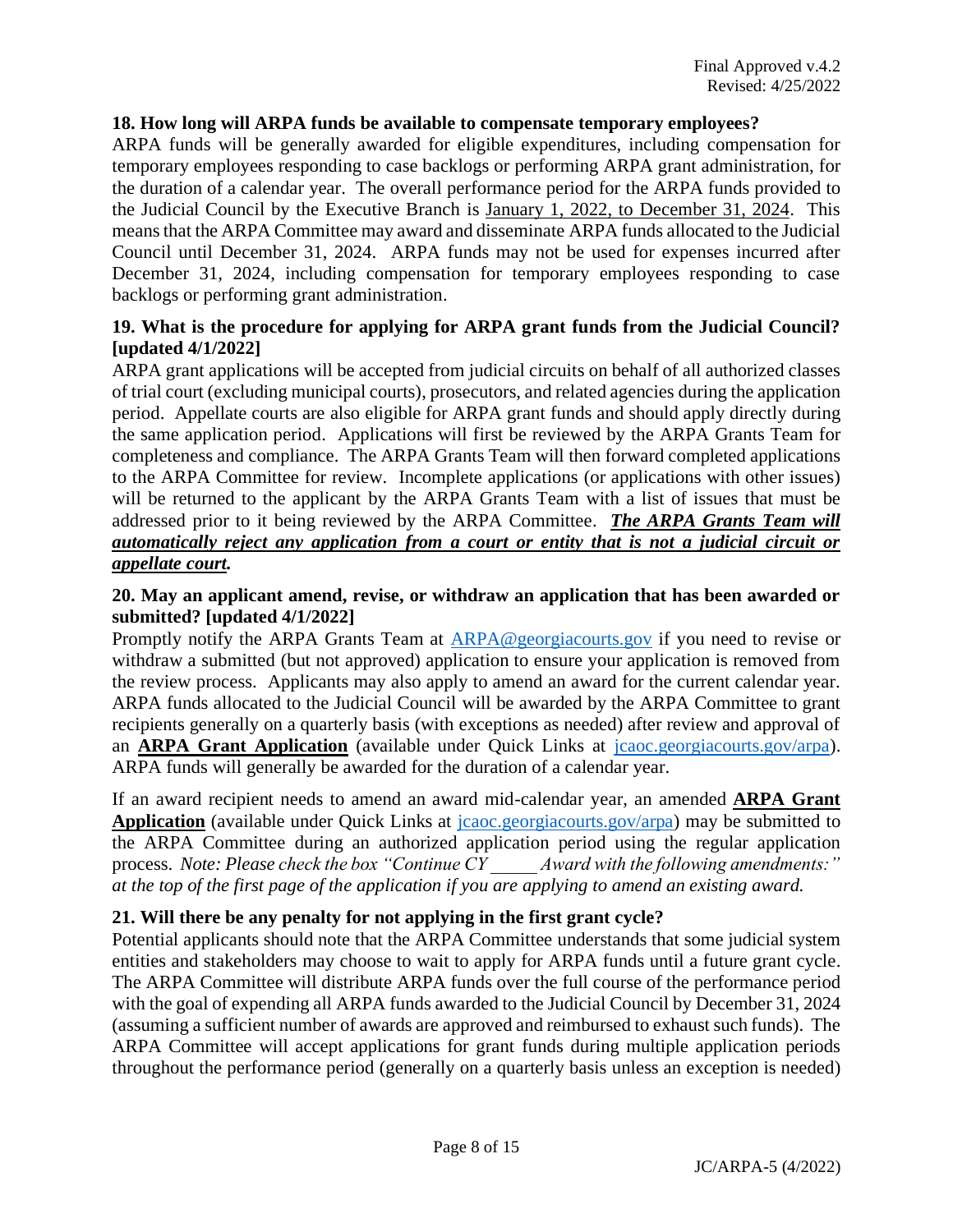and the choice not to apply in a given grant cycle will not be counted against any applicant in a subsequent grant cycle.

## **22. How often will grant applications be accepted, reviewed, and awarded?**

ARPA funds allocated to the Judicial Council will be accepted, reviewed, and awarded by the ARPA Committee generally on a quarterly basis (with exceptions as needed). Notification of awards will be communicated to grant recipients by the ARPA Grants Team on behalf of the ARPA Committee from the e-mail address: [ARPA@georgiacourts.gov.](mailto:ARPA@georgiacourts.gov)

#### **23. Are advances of ARPA funds authorized or is only reimbursement permitted?**

ARPA grant recipients will be reimbursed monthly as eligible costs are incurred and reported to AOC. No advances or retroactive payments are currently authorized by the Executive Branch. The ARPA Committee recognizes that advancing costs by counties will place a significant burden on some counties. The AOC's ARPA Grants Team will ensure that the reimbursement process is as prompt and efficient as possible to ensure that counties are not unduly burdened by advancing the costs. Applicants must note that reimbursements requests will be submitted by AOC to the Governor's Office of Planning and Budget (OPB) on each applicant's behalf, and that such reimbursements are subject to OPB approval and certain reporting requirements.

## **23.1. What documentation is sufficient to support reimbursement for personnel expenditures? [added 4/18/2022]**

ARPA Funding Committee leadership and AOC staff continue to seek clarification and guidance from the Governor's Office of Planning and Budget (OPB) regarding the documentation required to accompany a reimbursement for personnel expenditures. *OPB has provided the guidance below with the following explanation*: "[OPB is] trying to work with the circuits to ensure [OPB has what it needs] for ARPA guidelines and to work with the information [circuits] have on hand. Unlike [the Criminal Justice Coordinating Council's federal] Byrne JAG and DOJ [grant] funds that have very tenured grant guidance, ARPA is a COVID relief fund program with an entirely different set of grant guidance that is ever changing. Given the newness of the funding and evolving [U.S. Treasury] guidance [ranging] from reporting to audits, [OPB] will collect sufficient proof of payment, timesheets, and payroll to make sure [OPB is] covered in an audit."

#### **Current OPB guidance for personnel expenses is as follows:**

#### *Personnel Generally*

Salaries and wages for all personnel who will be working on the project (e.g., responding to case backlogs or performing grant administration) should be included in reimbursement requests. Justifications for payment requests should include a rationale for any existing salaries paid with ARPA grant funds.

#### *Payroll Employees*

Examples of supporting documentation:

- Payroll system proof of payment (e.g., payroll register report, check, or ACH) to employee; and
- Timesheet to show time spent on ARPA grant.

#### *Contracted Employees Paid by Check*

Examples of supporting documentation:

• A copy of the issued check;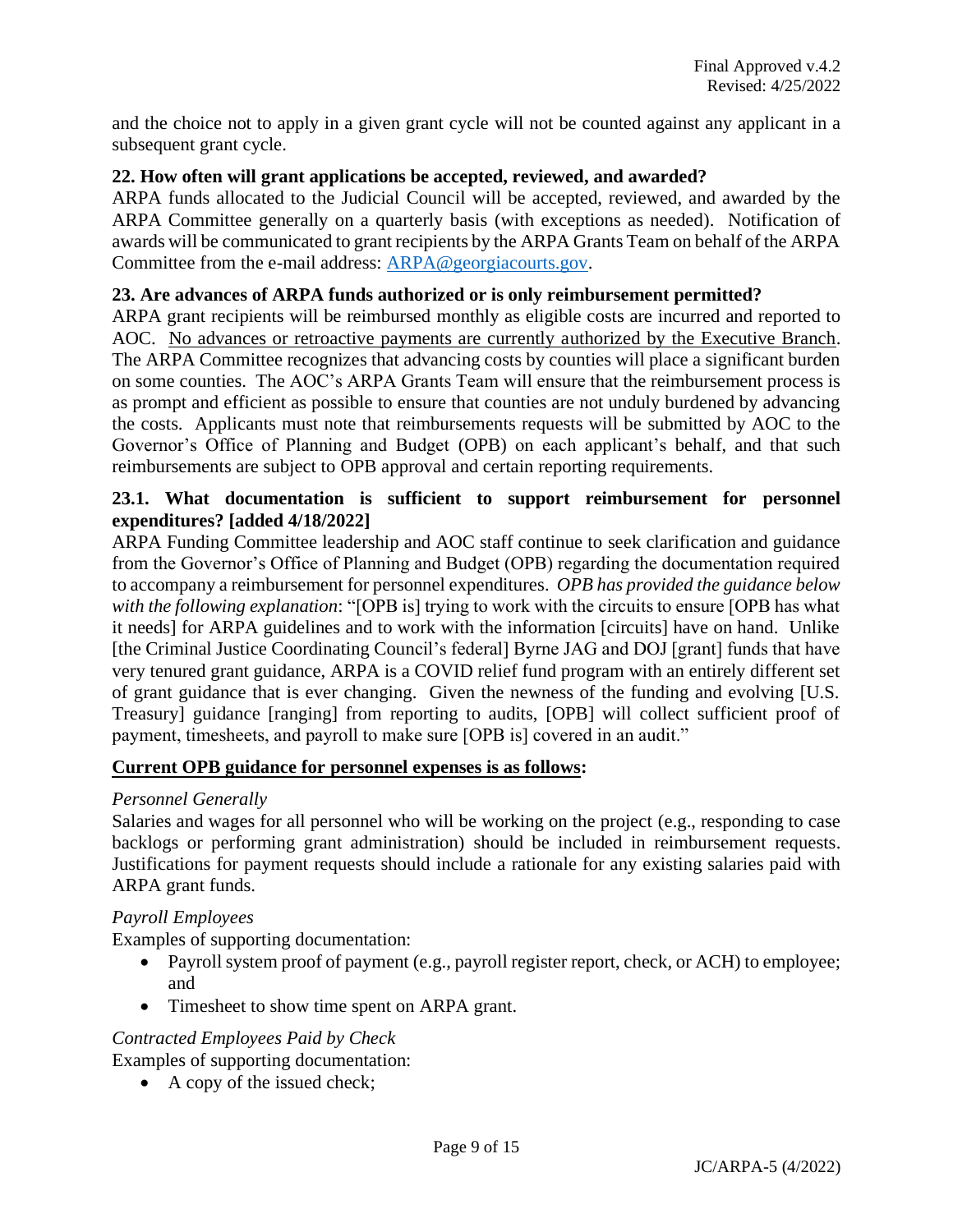- An export or screenshot from the system of the general ledger showing the incurred expense; and
- Timesheet to show time spent on ARPA grant.

*State Paid County Reimbursed Asst. Dist. Attorney (SPCR) Invoices Paid by Check* Examples of supporting documentation:

- A copy of the check;
- An export or screenshot from the system of the general ledger showing the incurred expense;
- PAC invoice to link to SPCR for reviewer; and
- SPCR contract.
- No timesheet is required for SPCR contracts.

## *SPCR Invoices Paid Electronically*

Examples of supporting documentation:

- ACH payment verification;
- PAC invoice to link to SPCR for reviewer; and
- **SPCR** contract.
- No timesheet is required for SPCR contracts.

*Note*: For U.S. Treasury and OPB auditing purposes, ARPA grant recipients should retain all bank statements, timesheets, payroll records, and other documentation of personnel expenditures in accordance with each county's document retention policy.

## **23.2. What documentation is sufficient to support reimbursement for travel or supply expenditures? [added 4/18/2022]**

ARPA Funding Committee leadership and AOC staff continue to seek clarification and guidance from the Governor's Office of Planning and Budget (OPB) regarding the documentation required to accompany a reimbursement for travel or supply expenditures. *OPB has provided the guidance below and the explanation stated in FAQ 23.1.*

## **Current OPB guidance for travel and supply expenses is as follows:**

#### *Travel*

Detailed proof of payment and receipt are required. Examples of supporting documentation for travel expenditures:

- Itemized travel expenses;
- Receipts;
- Invoices; and
- Mileage.

#### *Supplies*

Examples of supporting documentation for supply expenditures:

- Invoice for supplies;
- Proof of payment; and
- Purchase orders.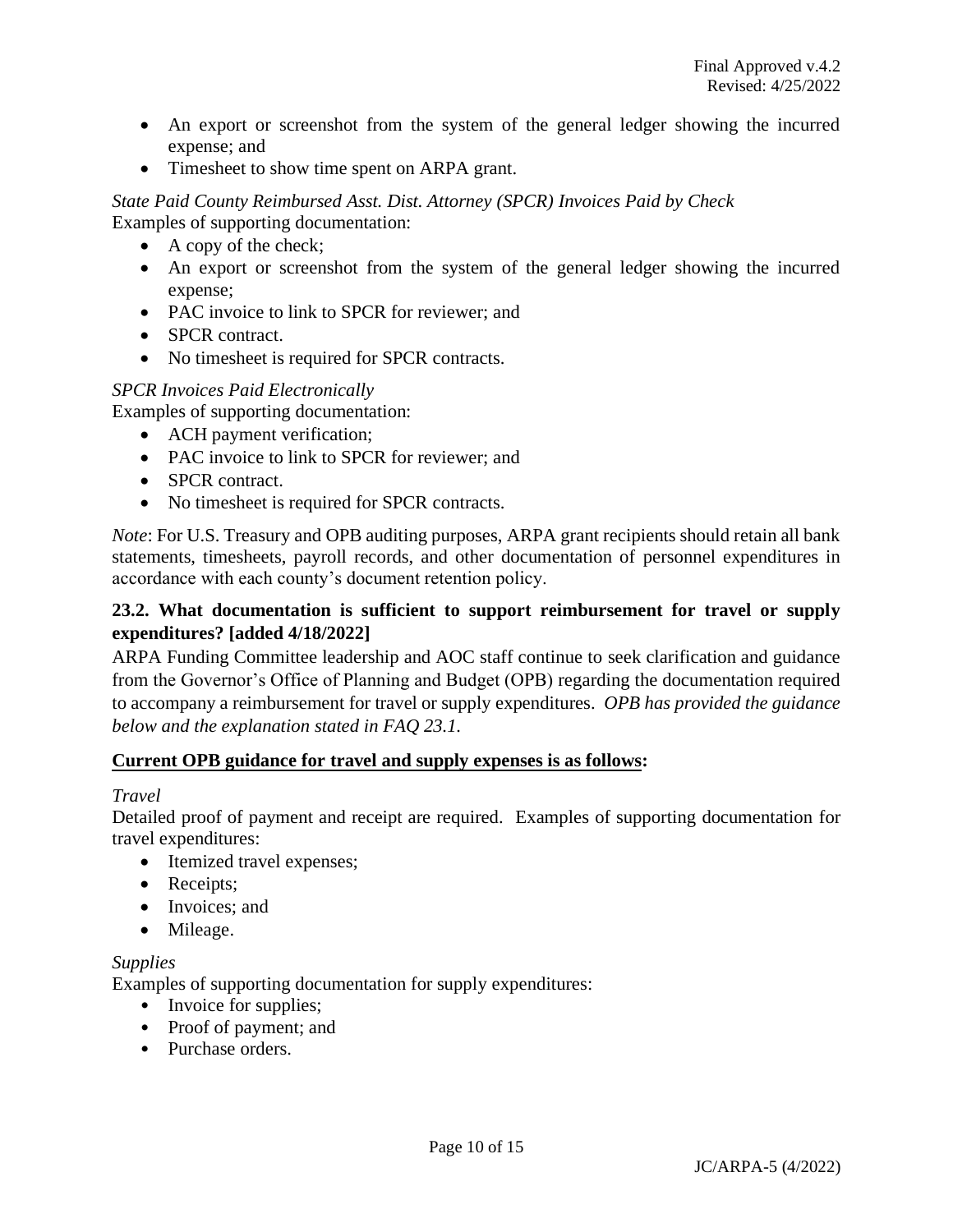*Note*: For U.S. Treasury and OPB auditing purposes, ARPA grant recipients should retain all bank statements, invoices, purchase orders, and other documentation of travel and supply expenses in accordance with each county's document retention policy.

## **24. May ARPA funds be used to reimburse counties for facility rental fees that were incurred during the pandemic but prior to the effective date of the ARPA grant award?**

No. Advances or retroactive payments are not currently authorized by the Executive Branch.

## **25. May ARPA funds be used to reimburse counties for senior judges who were paid during the pandemic but prior to the effective date of the ARPA grant award?**

No. Advances or retroactive payments are not currently authorized by the Executive Branch.

## **26. May ARPA funds be used to reimburse counties for supplies and equipment used by personnel responding the case backlogs or performing ARPA grant administration? [updated 4/18/2022]**

Yes. ARPA funds are authorized for supplies, furniture (valued at under \$5,000), and equipment (valued at under \$5,000) that are necessary for personnel to respond to the case backlogs or to perform ARPA grant administration (e.g., monitors, computers, software licenses, phones, and printers). Such expenses are generally classified as non-capital permitted expenditures and should be listed in (D) (6) ARPA-Eligible Administrative Expenses of the **ARPA grant application** and in the Administrative/Indirect Costs section of the **ARPA Budget Form** (available under Quick Links at [jcaoc.georgiacourts.gov/arpa\)](https://jcaoc.georgiacourts.gov/arpa). Grant recipients should rent equipment (if possible, practical, and cost-effective) to avoid violating the prohibition on purchasing permanent infrastructure.

## **27. May ARPA funds be used to construct new facilities or make permanent adaptations to existing buildings? [updated 4/18/2022]**

No. Long-term infrastructure (i.e., capital) investments in public facilities to respond to the pandemic or its negative economic impacts, such as new construction, physical plant improvements, or permanent adaptations to existing public buildings to implement COVID-19 mitigation tactics **are not currently authorized** by the Executive Branch. However, renting additional facilities or workspace to accommodate additional activities and staff to respond to the case backlogs and perform ARPA grant administration *are* eligible expenditures and may be reimbursed with ARPA funds. (ECs 3.5, 7.1; 31 CFR § 35.6 (b) (3) (i) (A); (b) (4); 87 Fed. Reg. 4,389 (Jan. 27, 2022).

ARPA funds are authorized for supplies, furniture (valued at under \$5,000), and equipment (valued at under \$5,000) that are necessary for personnel to respond to the case backlogs or to perform ARPA grant administration (e.g., monitors, computers, software licenses, phones, and printers). Such expenses are generally classified as non-capital permitted expenditures and should be listed in (D) (6) ARPA-Eligible Administrative Expenses of the **ARPA grant application** and in the Administrative/Indirect Costs section of the **ARPA Budget Form** (available under Quick Links at [jcaoc.georgiacourts.gov/arpa\)](https://jcaoc.georgiacourts.gov/arpa). Grant recipients should rent equipment (if possible, practical, and cost-effective) to avoid violating the prohibition on purchasing permanent infrastructure. It is possible that additional ARPA funds may be allocated by the Executive Branch to the Judicial Council in the future for additional purposes.

## **28. May ARPA funds be used to purchase new permanent technology systems that would allow more efficient use of existing courtroom facilities? [updated 4/18/2022]**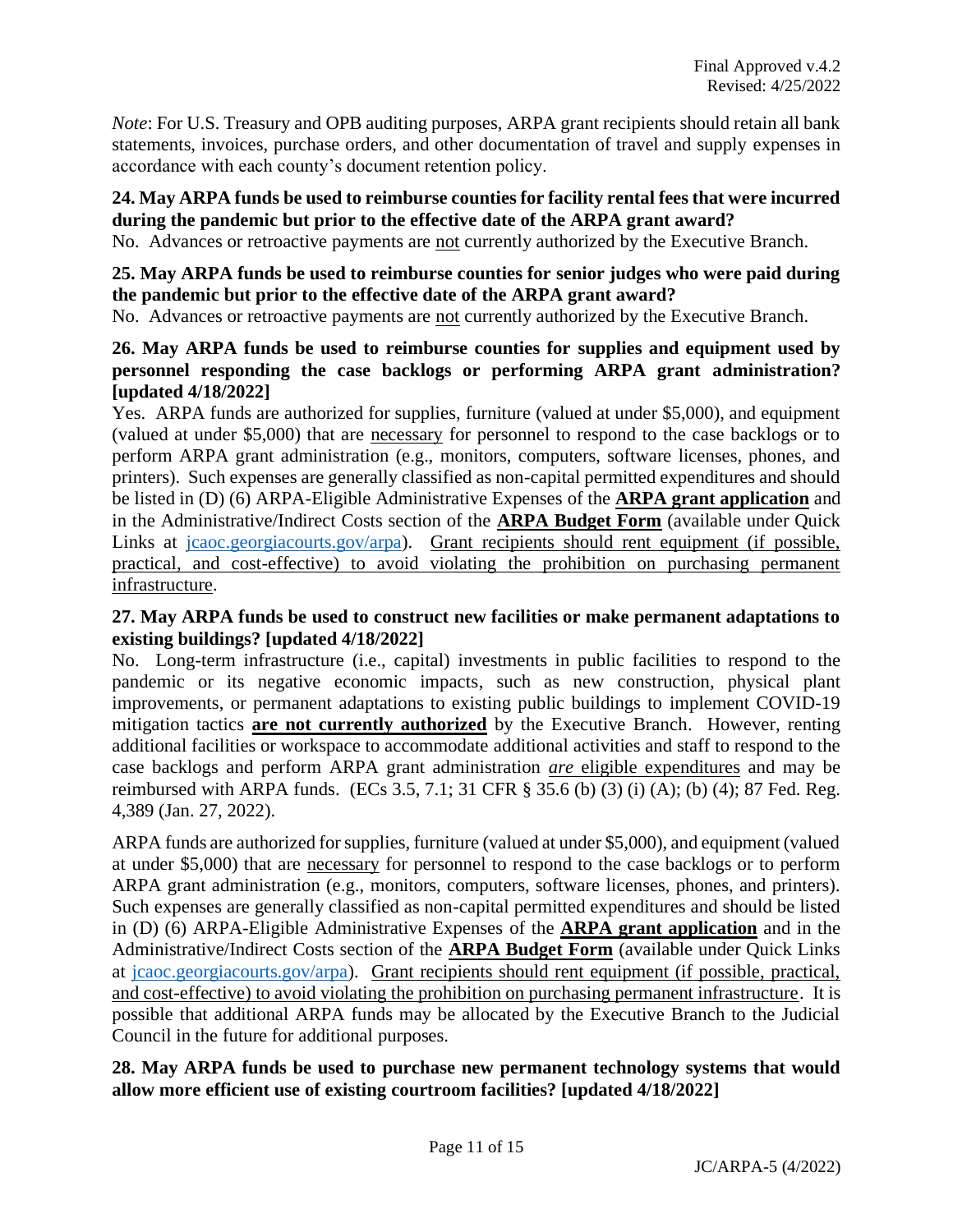No. Long-term (i.e., capital) investments in public facilities, including new permanent technology systems (e.g., courtroom video or digital recording systems), are not generally authorized by the Executive Branch. (EC 7.1; 31 CFR § 35.6 (b) (3) (ii) (E) (4); 87 Fed. Reg. 4,389 (Jan. 27, 2022)). However, supplies, furniture (valued at under \$5,000), and other equipment (valued at under \$5,000) that is necessary for personnel to respond to case backlogs or perform grant administration (e.g., monitors, computers, software licenses, phones, and printers) are non-capital permitted expenditures and should be listed in (D) (6) ARPA-Eligible Administrative Expenses of the **ARPA grant application** and under the Administrative/Indirect Costs section of the **ARPA Budget**  Form (available under Quick Links at *jcaoc.georgiacourts.gov/arpa*). Grant recipients should rent equipment (if possible, practical, and cost-effective) to avoid violating the prohibition on purchasing permanent infrastructure. It is possible that additional ARPA funds may be allocated by the Executive Branch to the Judicial Council in the future for additional purposes.

## **29. May the funds be used to compensate additional pro tempore juvenile, magistrate, probate, or state court judges, including those authorized to sit in superior court by designation? What about senior judges? [updated 4/1/2022]**

Yes. ARPA funds may be used to compensate additional or existing personnel, including additional pro tempore judges, to the extent such personnel's time is spent responding to the case backlogs. ARPA funds may also be used to compensate senior judges to the extent his or her time is spent responding to the case backlogs. However, a judge of another class of court serving in superior court pursuant to OCGA § 15-1-9.1 must meet the minimum qualifications of a superior court judge as provided in OCGA § 15-6-4.

# **29.1. What is the process for reimbursing senior judges with ARPA funds for time worked responding to case backlogs (with priority given to cases involving serious violent felonies) if paid by the Council of Superior Court Judges? [added 11/19/2021]**

- A chief judge will request one or more senior judges to respond to case backlogs (with priority given to cases involving serious violent felonies) via their district court administrator (DCA) per the usual process for requesting senior judge assistance. However, such requests must clearly identify proposed ARPA eligible hours (only time spent responding to case backlogs, with priority given to cases involving serious violent felonies, is eligible for ARPA funds).
- Senior judges will submit timesheets to the applicable DCA monthly for approval after performing work responding to case backlogs (with priority given to cases involving serious violent felonies). Each timesheet must clearly identify ARPA eligible hours.
- Each DCA will submit the approved senior judge timesheets to the Department of Audits and Accounts (DOAA) and the Council of Superior Court Judges per the usual process, but each timesheet must clearly distinguish ARPA eligible hours from State-funded hours.
- The Council of Superior Court Judges will process each senior judge's pay (using State and/or ARPA funds, as available) based on the hours submitted.
- Each DCA will submit a monthly request for reimbursement (invoice) to the AOC, which must include: (1) timesheets and case assignment forms indicating ARPA eligible hours; and (2) a spreadsheet with the following fields:

| Circuit Name | Grant Award<br>Amount for<br>Senior Judges | Year-To-Date<br><b>Expenses</b> | <b>Current Month</b><br>Reimbursement<br>Request | Remaining<br><b>Balance</b> |
|--------------|--------------------------------------------|---------------------------------|--------------------------------------------------|-----------------------------|
|--------------|--------------------------------------------|---------------------------------|--------------------------------------------------|-----------------------------|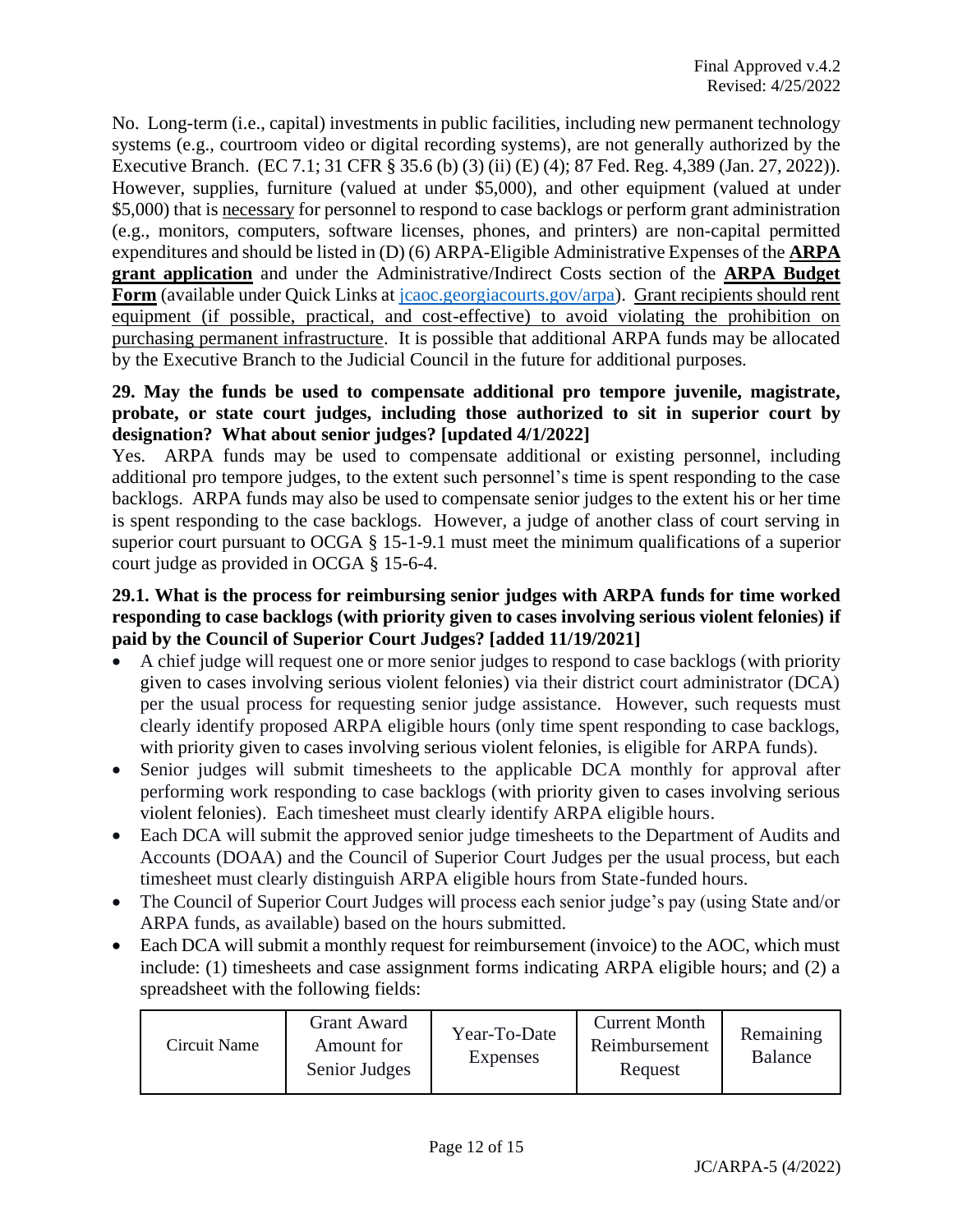- The AOC will match each DCA's invoice to the approved ARPA budget for each circuit.
- The AOC will request reimbursement from the Governor's Office of Planning and Budget (OPB) for senior judge payroll to respond to the case backlogs (with priority given to cases involving serious violent felonies).
- When the AOC receives the reimbursement from OPB, the AOC will reimburse the Council of Superior Court Judges, in one lump sum, with ARPA funds for the senior judge payroll responding to case backlogs (with priority given to cases involving serious violent felonies).

Please e-mail the ARPA Grants Team at [ARPA@georgiacourts.gov](mailto:ARPA@georgiacourts.gov) if you have questions about the reimbursement process.

# **29.2. May ARPA funds allocated to the Judicial Branch be used to fund senior judge days as referenced in the FY 2023 Appropriations Act (HB 911/AP, 2022)? [added 4/18/2022]**

The Georgia General Assembly appropriated \$675,193 to the Council of Superior Court Judges in Fiscal Year 2023 [\(HB 911/AP, 2022\)](https://www.legis.ga.gov/api/document/docs/default-source/house-budget-and-research-office-document-library/2023_fiscal_year/fy_2023_bill_conf_cmte_hb_911.pdf?sfvrsn=e05d7fb_2). The budget appropriations bill directed that: "to provide five senior judge days per active judge," "existing 'American Rescue Plan Act of 2021' (ARP) funds [may be utilized] to provide an additional five senior judge days per active judge to expedite all cases." Line 421. The Council of Superior Court Judges requested ten additional senior judge days per active judge, to restore funding reductions made in FY 2021. Senior judge days funded by the State, as part of regular operations, are separate from those funded by the Judicial Council's ARPA Grant Program, as ARPA funds allocated to the Judicial Branch may only be used for senior judge days responding to case backlogs caused or exacerbated by the pandemic (prioritizing cases involving serious violent felonies). Additionally, the Executive Branch has placed certain other limitations on the use of ARPA funds allocated to the Judicial Branch, including a prohibition on using ARPA funds to offset a reduction in government revenue due to the pandemic. Therefore, and despite the appropriations bill language to the contrary, OPB has *not authorized* ARPA funds to be used expressly as a general substitute for State funds for senior judge days. However, OPB *has authorized* ARPA funds to be used to compensate senior judges to the extent his or her time is spent responding to the case backlogs caused or exacerbated by the pandemic.

## **30. May ARPA funds be used to compensate county fiscal departments, district court administrators, or other existing staff that assist with grant administration, including preparing an ARPA grant application? [updated 4/18/2022]**

ARPA funds may be used for the reimbursement of payroll for existing personnel performing ARPA grant administration, subject to the following clarifications provided by OPB:

- **Current hourly** employees performing ARPA grant administration duties may be paid from ARPA funds for time spent (including overtime) if the time is documented with timesheets.
- **Current salaried** employees performing ARPA grant administration duties may not be paid extra from ARPA funds for added duties, but an **employer** may be reimbursed from ARPA funds for time spent by those employees performing ARPA grant administration duties if the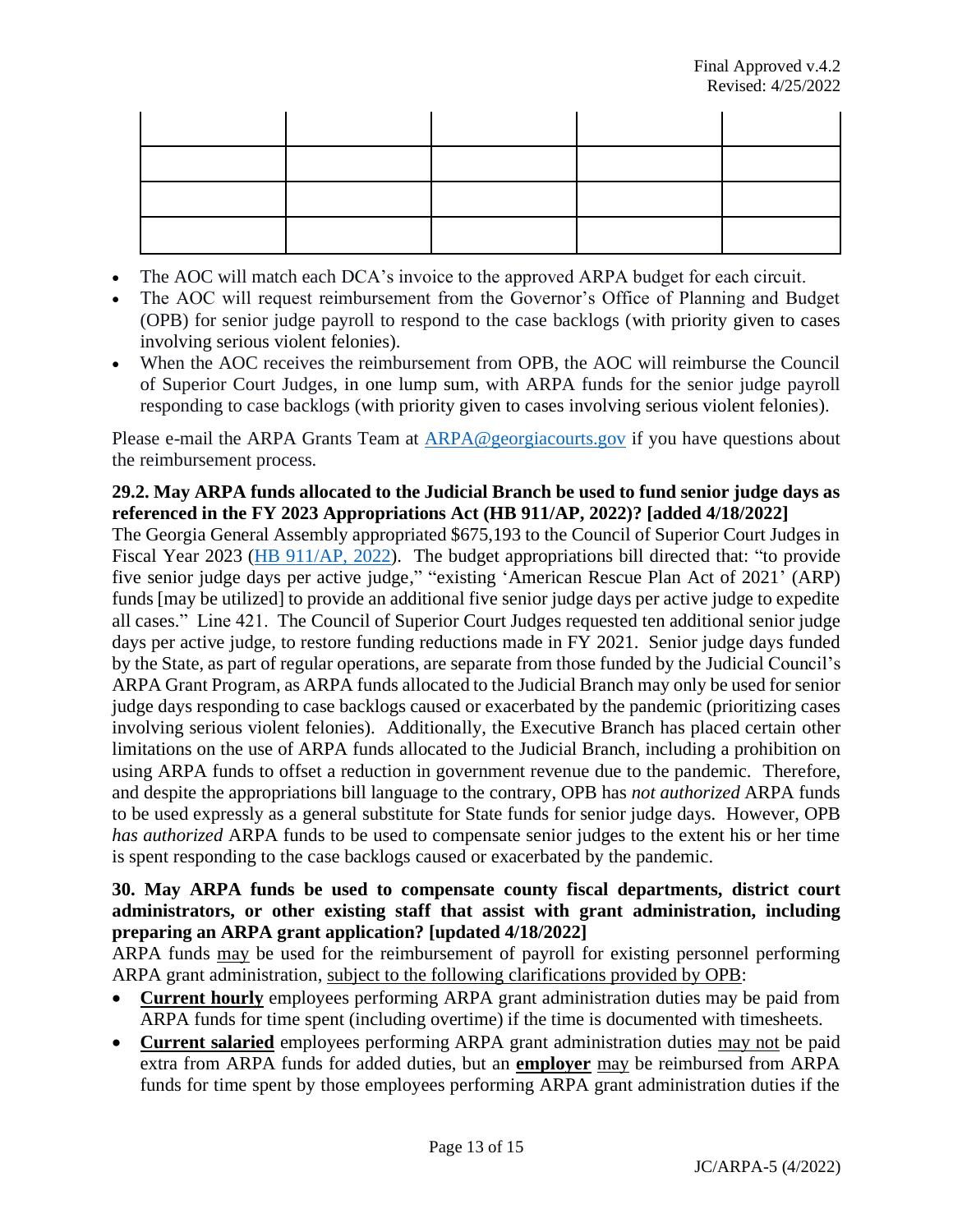time is documented with timesheets. To be clear, current employees performing ARPA grant administration duties may not be given a supplement or a raise to be paid from ARPA funds.

- **New part-time** employees (hourly or salaried) may be paid from ARPA funds for time spent working on grant administration duties if the time is documented with timesheets.
- **New full-time** employees (hourly or salaried) may be paid from ARPA funds for time spent working on grant administration duties if the time is documented on a timesheet, labor report, and a Personnel Action or Periodic Certification Form upon hire and a chart of accounts for ARPA funding is provided. See ARPA Fiscal Team for details.

*See FAQ 23.1 for details on the documentation required for personnel expenditure reimbursements.*

# **31. Will the AOC provide applicants with technical support to help prepare ARPA grant applications? [updated 4/1/2022]**

Each judicial circuit is responsible for assembling its own ARPA grant application. However, current or prospective applicants with questions or concerns may contact the ARPA Grants Team at [ARPA@georgiacourts.gov.](mailto:ARPA@georgiacourts.gov) ARPA grant applications will first be reviewed by the ARPA Grants Team for completeness and compliance. The ARPA Grants Team will forward completed applications to the ARPA Committee for review. Incomplete applications or applications with other issues will be returned to the applicant by the ARPA Grants Team with a list of issues that must be addressed prior to it being reviewed by the ARPA Committee.

## **32. Does the AOC's ARPA Grants Team have the capacity to handle reimbursements to counties on a monthly basis?**

The AOC will add or redirect existing personnel to ensure it has the capacity to process ARPA grant applications (generally) quarterly and reimbursements monthly.

## **33. How will reporting and the reimbursement process work? [updated 1/1/2022]**

The AOC's ARPA Grants Team will endeavor to simplify the reimbursement process to the extent possible. The AOC (on behalf of the ARPA Committee) and ARPA funding recipients are required to report monthly to the Governor's Office of Planning and Budget (OPB) on the use of ARPA funds allocated to the Judicial Council. Recipients must submit monthly expenditure reports and supporting documentation to the ARPA Grants Team to initiate reimbursement for eligible expenditures. Accordingly, time spent responding to case backlogs or performing ARPA grant administration must be tracked and documented by grant recipients for reimbursement and auditing purposes. The AOC will submit the required reports and documentation to OPB on behalf of grant recipients. The ARPA Grants Team will provide ARPA grant recipients with instructions, deadlines, and templates to facilitate the monthly reporting of eligible expenditures and initiate the monthly reimbursement process.

## **34. Is there a requirement that a judicial circuit prove that case backlogs exist, or will it simply be presumed that the positions or facilities are needed? [updated 4/1/2022]**

As required in section (A) of the **ARPA grant application** (available under Quick Links at [jcaoc.georgiacourts.gov/arpa\)](https://jcaoc.georgiacourts.gov/arpa), all applicants must objectively demonstrate that case backlogs exist to qualify for ARPA grant funds. All expenditures requested in the application must be "reasonably proportional" to the applicant's objectively demonstrated need to address case backlogs, with priority given to serious violent felonies (as defined in OCGA § 17-10-6.1 (a)). 87 Fed. Reg. 4,344 (Jan. 27, 2022). As used in this FAQ, reasonably proportional "refers to the scale